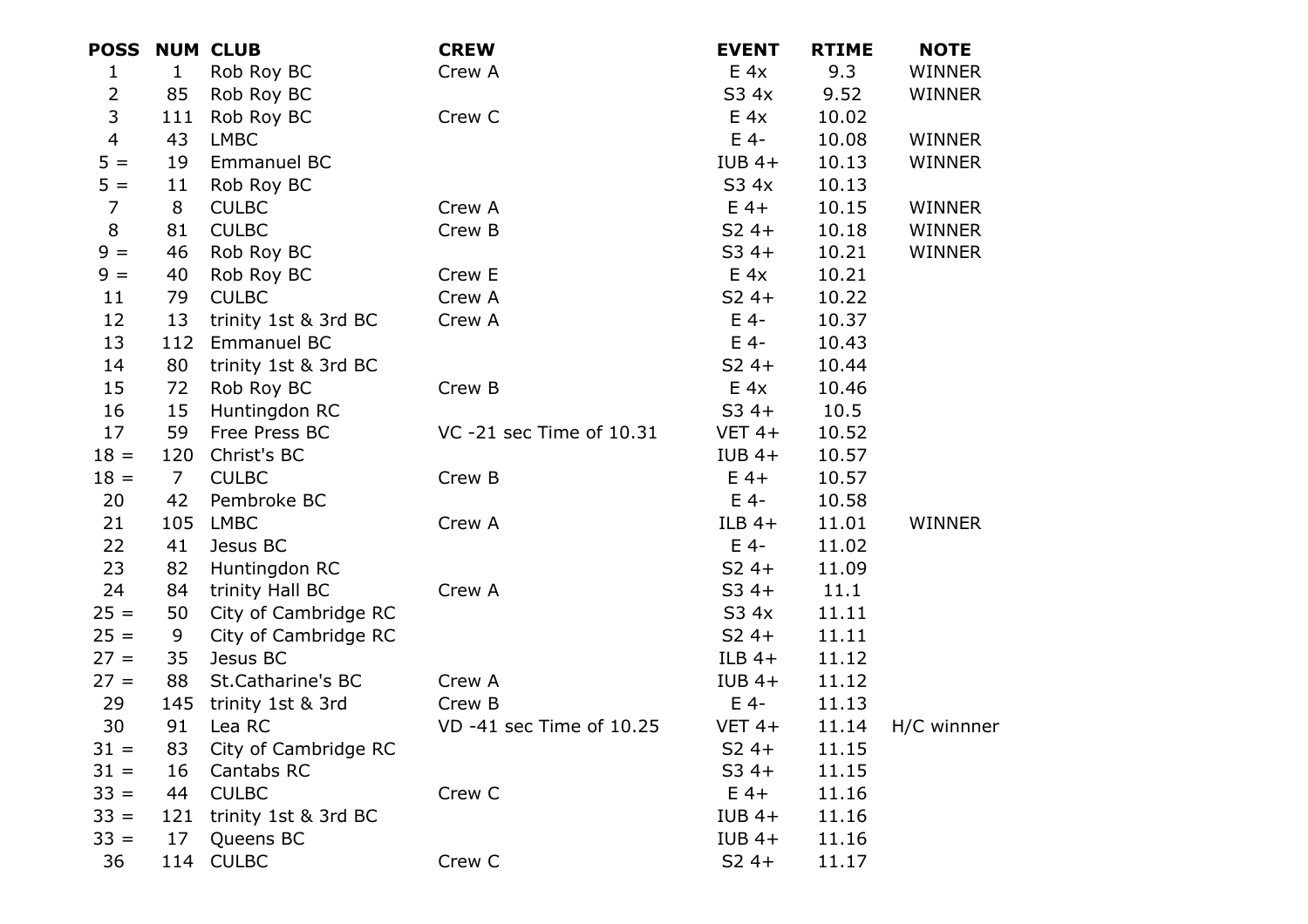| $37 =$ | 89  | Pembroke BC          |                          | $IUB$ 4+      | 11.18 |               |
|--------|-----|----------------------|--------------------------|---------------|-------|---------------|
| $37 =$ | 36  | Caius BC             |                          | $ILB$ 4+      | 11.18 |               |
| 39     | 96  | Rob Roy BC           |                          | <b>WS2 4x</b> | 11.19 |               |
| 40     | 70  | trinity 1st & 3rd BC |                          | $ILB$ 4+      | 11.29 |               |
| 41     | 62  | Broxbourne RC        | Crew B                   | $WS24+$       | 11.3  | <b>WINNER</b> |
| 42     | 18  | Caius BC             |                          | $IUB$ 4+      | 11.32 |               |
| 43     | 116 | trinity Hall BC      | Crew B                   | $S34+$        | 11.34 |               |
| $44 =$ | 60  | Weybridge RC         | V E - 1.06 time of 10.30 | $VET 4+$      | 11.36 |               |
| $44 =$ | 20  | Ravens BC            | V C                      | $VET 4+$      | 11.36 |               |
| $44 =$ | 137 | Emmanuel BC          |                          | ILB $4+$      | 11.36 |               |
| 47     | 34  | <b>LMBC</b>          | Crew B                   | $ILB$ 4+      | 11.39 |               |
| $48 =$ | 104 | Christ's BC          | Crew B                   | ILB $4+$      | 11.47 |               |
| $48 =$ | 90  | St.Catharine's BC    | Crew B                   | $IUB$ 4+      | 11.47 |               |
| 50     | 27  | Jesus BC             |                          | $WIUB$ 4+     | 11.49 | <b>WINNER</b> |
| 51     | 87  | Downing BC           |                          | $S44+$        | 11.54 | <b>WINNER</b> |
| 52     | 63  | University of E.A.   |                          | $WS34+$       | 11.57 | <b>WINNER</b> |
| 53     | 97  | RRBC/CCRC/Brox/P.B.  | V F -1.30 time of 10.29  | $VET 4+$      | 12.01 |               |
| 54     | 138 | Christ's BC          | Crew A                   | ILB $4+$      | 12.08 |               |
| 55     | 122 | Free Press BC        | VD                       | $VET 4+$      | 12.12 |               |
| 56     | 69  | <b>LMBC</b>          | Crew C                   | ILB $4+$      | 12.18 |               |
| 57     | 25  | Broxbourne RC        | Crew A                   | $WS24+$       | 12.32 |               |
| 58     | 24  | Rob Roy BC           |                          | $S44+$        | 12.33 |               |
| 59     | 99  | Free Press BC        | Crew B                   | $CRA$ 4+      | 12.36 | <b>WINNER</b> |
| 60     | 66  | Cantabs RC           |                          | $WS4 +$       | 12.5  | <b>WINNER</b> |
| 61     | 28  | trinity 1st & 3rd BC |                          | WILB $4+$     | 12.52 | <b>WINNER</b> |
| $62 =$ | 106 | Jesus BC             |                          | WILB $4+$     | 12.54 |               |
| $62 =$ | 128 | Caius BC             | Crew B                   | $WIUB$ 4+     | 12.54 |               |
| 64     | 125 | Downing BC           |                          | $WS4 +$       | 12.57 |               |
| 65     | 26  | Rob Roy BC           |                          | $WS34+$       | 13.01 |               |
| $66 =$ | 143 | Sudbury RC           |                          | $WS34+$       | 13.03 |               |
| $66 =$ | 129 | New Hall BC          |                          | $WIUB$ 4+     | 13.03 |               |
| 68     | 101 | Churchill BC         |                          | $WIUB$ 4+     | 13.09 |               |
| $69 =$ | 29  | Rob Roy BC           |                          | $WS4 +$       | 13.13 |               |
| $69 =$ | 127 | Queens BC            |                          | $WIUB$ 4+     | 13.13 |               |
| 71     | 102 | University of E.A.   |                          | $WIUB$ 4+     | 13.19 |               |
| 72     | 67  | <b>LMBC</b>          |                          | $WIUB$ 4+     | 13.22 |               |
| 73     | 64  | City of Cambridge RC |                          | $WS34+$       | 13.23 |               |
|        |     |                      |                          |               |       |               |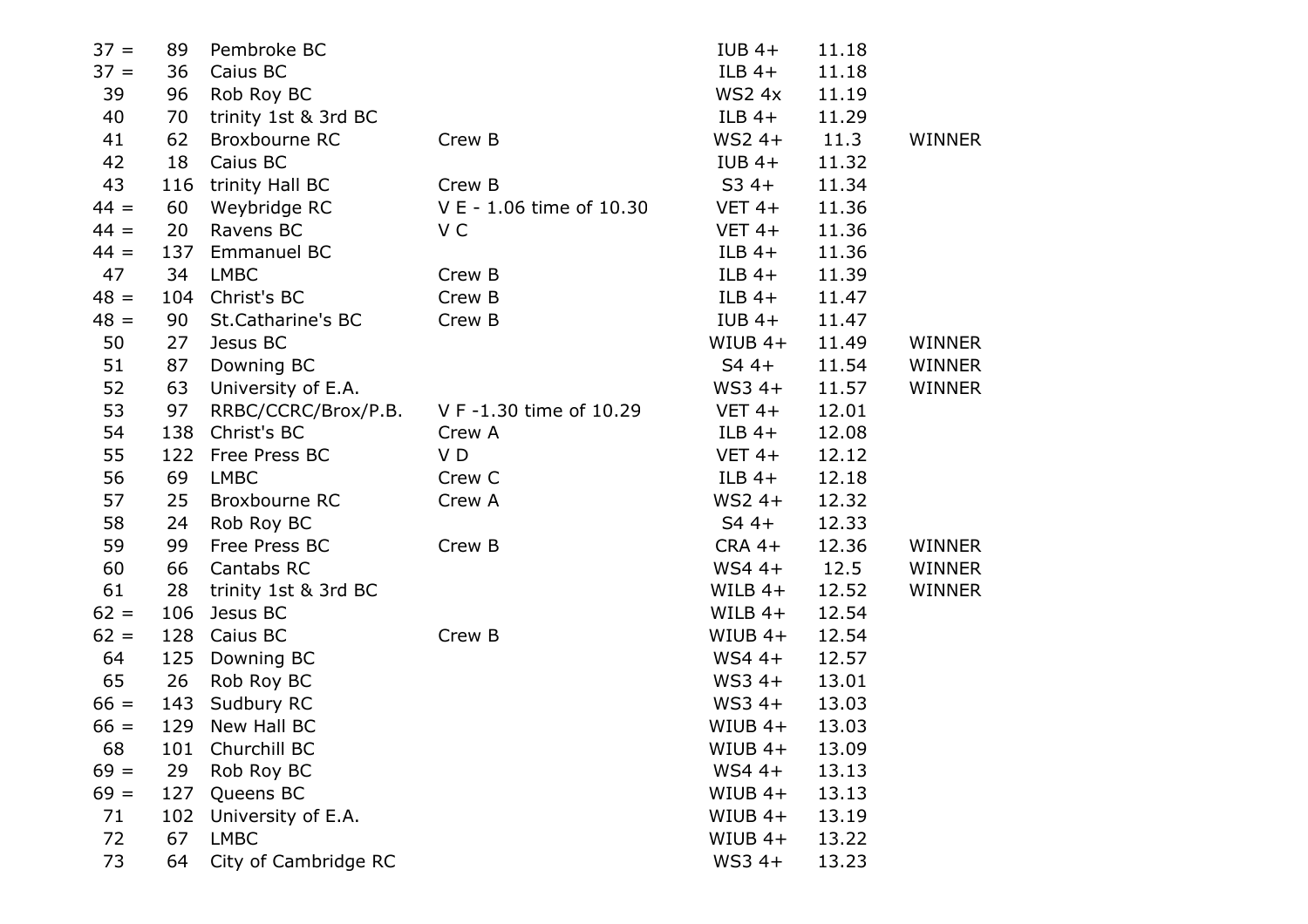| 74 | 68  | Free Press BC            | Crew A | $CRA$ 4+   | 13.28 |               |
|----|-----|--------------------------|--------|------------|-------|---------------|
| 75 | 30  | Free Press BC            | Crew A | WCRA 4+    | 13.34 | <b>WINNER</b> |
| 76 | 139 | Newnham BC               |        | WILB $4+$  | 13.41 |               |
| 77 | 31  | Free Press BC            | Crew B | WCRA 4+    | 13.53 |               |
| 78 |     | 144 Sudbury RC           |        | $WS4 +$    | 14.12 |               |
| 79 |     | 32 City of Cambridge RC  |        | WCRA $4+$  | 14.14 |               |
| 80 | 71  | Somoco BC                |        | WCRA $4+$  | 14.19 |               |
| 81 |     | 107 City of Cambridge RC | WJ14   | $WJ16 4x+$ | 15.06 | <b>WINNER</b> |
| 82 |     | 126 Caius BC             | Crew A | WIUB $4+$  | 15.21 |               |
| 83 |     | 103 Rob Roy BC           |        | WJ16 4x+   | 15.3  |               |
| 84 |     | 136 RRBC/CCRC            | WJ15   | $WJ16 4x+$ | 16.43 |               |
|    |     |                          |        |            |       |               |

| <b>POSS</b>      |                | <b>NUM CLUB</b>    | <b>CREW</b>  | <b>EVENT</b>      | <b>RTIME</b> | <b>NOTE</b>   |
|------------------|----------------|--------------------|--------------|-------------------|--------------|---------------|
| 1                | 39             | Rob Roy BC         |              | E <sub>8</sub>    | 9.12         | <b>WINNER</b> |
| 2                | 110            | Rob Roy BC         |              | S18               | 9.17         | <b>WINNER</b> |
| 3                | $\overline{2}$ | <b>CULBC</b>       |              | E <sub>8</sub>    | 9.21         |               |
| $\overline{4}$   | 73             | <b>CULBC</b>       |              | S18               | 9.3          |               |
| 5                | 10             | St.Catharine's BC  |              | IUB <sub>8</sub>  | 9.45         | WINNER        |
| $\boldsymbol{6}$ | 3              | Downing BC         |              | E 8               | 9.47         |               |
| $\overline{7}$   | 77             | Broxbourne RC      |              | VET B 8           | 9.48         |               |
| $\, 8$           | 118            | Darwin BC          |              | IUB <sub>8</sub>  | 9.52         |               |
| $9 =$            | 76             | Caius BC           |              | IUB <sub>8</sub>  | 9.53         |               |
| $9 =$            | 6              | Darwin BC          |              | S38               | 9.53         | <b>WINNER</b> |
| 11               | 75             | Jesus BC           |              | IUB <sub>8</sub>  | 9.56         |               |
| 12               | 5              | trinity Hall BC    |              | S38               | 9.58         |               |
| 13               | 109            | Broxbourne RC      |              | S18               | 10           |               |
| $14 =$           | 78             | Boar's Head BC     |              | S38               | 10.04        |               |
| $14 =$           | 119            | Selwyn BC          |              | IUB <sub>8</sub>  | 10.04        |               |
| $14 =$           | 74             | Downing BC         |              | S38               | 10.04        |               |
| 17               | 115            | University of E.A. |              | S38               | 10.1         |               |
| 18               | 23             | Free Press BC      | Crew A (V C) | CRA <sub>8</sub>  | 10.49        | WINNER        |
| 19               | 47             | <b>CUWBC</b>       | Crew B       | <b>WS28</b>       | 10.53        | <b>WINNER</b> |
| 20               | 48             | <b>CUWBC</b>       | Crew C       | <b>WS28</b>       | 10.54        |               |
| $21 =$           | 117            | Broxbourne RC      |              | <b>WS28</b>       | 11.08        |               |
| $21 =$           | 55             | Caius BC           |              | WIUB <sub>8</sub> | 11.08        | WINNER        |
| 23               | 94             | Emmanuel BC        |              | WIUB <sub>8</sub> | 11.09        |               |